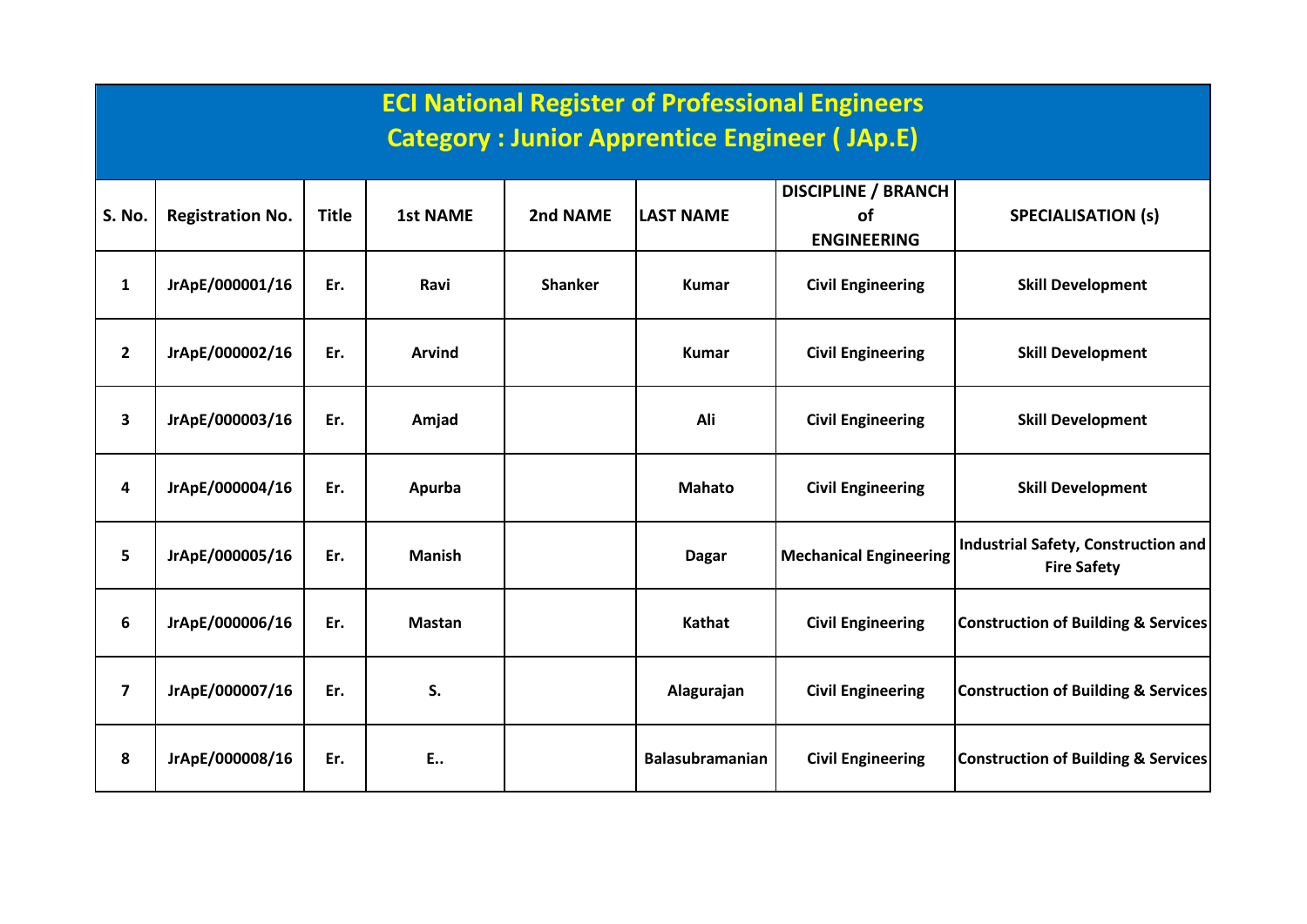| 9  | JrApE/000009/16 | Er. | S.              | <b>Maruthu</b> | Pandi              | <b>Civil Engineering</b> | <b>Construction of Building &amp; Services</b>                     |
|----|-----------------|-----|-----------------|----------------|--------------------|--------------------------|--------------------------------------------------------------------|
| 10 | JrApE/000010/16 | Er. | S.              |                | Kannan             | <b>Civil Engineering</b> | <b>Building Construction &amp; Services</b>                        |
| 11 | JrApE/000011/16 | Er. | Manikandan      | S.             |                    | <b>Civil Engineering</b> | <b>Building &amp; Services' Construction</b><br><b>Engineering</b> |
| 12 | JrApE/000012/16 | Er. | Ρ.              |                | Vellaichamy        | <b>Civil Engineering</b> | <b>Building &amp; Services' Construction</b><br><b>Engineering</b> |
| 13 | JrApE/000013/16 | Er. | <b>Rubhamai</b> |                | <b>T.K.</b>        | <b>Civil Engineering</b> | <b>Building &amp; Services' Construction</b><br><b>Engineering</b> |
| 14 | JrApE/000014/16 | Er. | M.              |                | <b>Vivek</b>       | <b>Civil Engineering</b> | <b>Building &amp; Services' Construction</b><br><b>Engineering</b> |
| 15 | JrApE/000015/16 | Er. | <b>Arvind</b>   | <b>Bharat</b>  | <b>Singh Yadav</b> | <b>Civil Engineering</b> | <b>Construction of Buildings &amp;</b><br><b>Services</b>          |
| 16 | JrApE/000016/16 | Er. | Sandeep         | Radheshyam     | <b>Chandak</b>     | <b>Civil Engineering</b> | Valuation                                                          |
| 17 | JrApE/000017/16 | Er. | Lokesh          |                | <b>Kumar</b>       | <b>Civil Engineering</b> | <b>Construction of Buildings and</b><br><b>Services</b>            |
| 18 | JrApE/000018/16 | Er. | <b>Dinesh</b>   |                | Н.                 | <b>Civil Engineering</b> | <b>Construction of Buildings and</b><br><b>Services</b>            |
| 19 | JrApE/000019/16 | Er. | Rajni           |                |                    | <b>Civil Engineering</b> | <b>Construction of Buildings and</b><br><b>Services</b>            |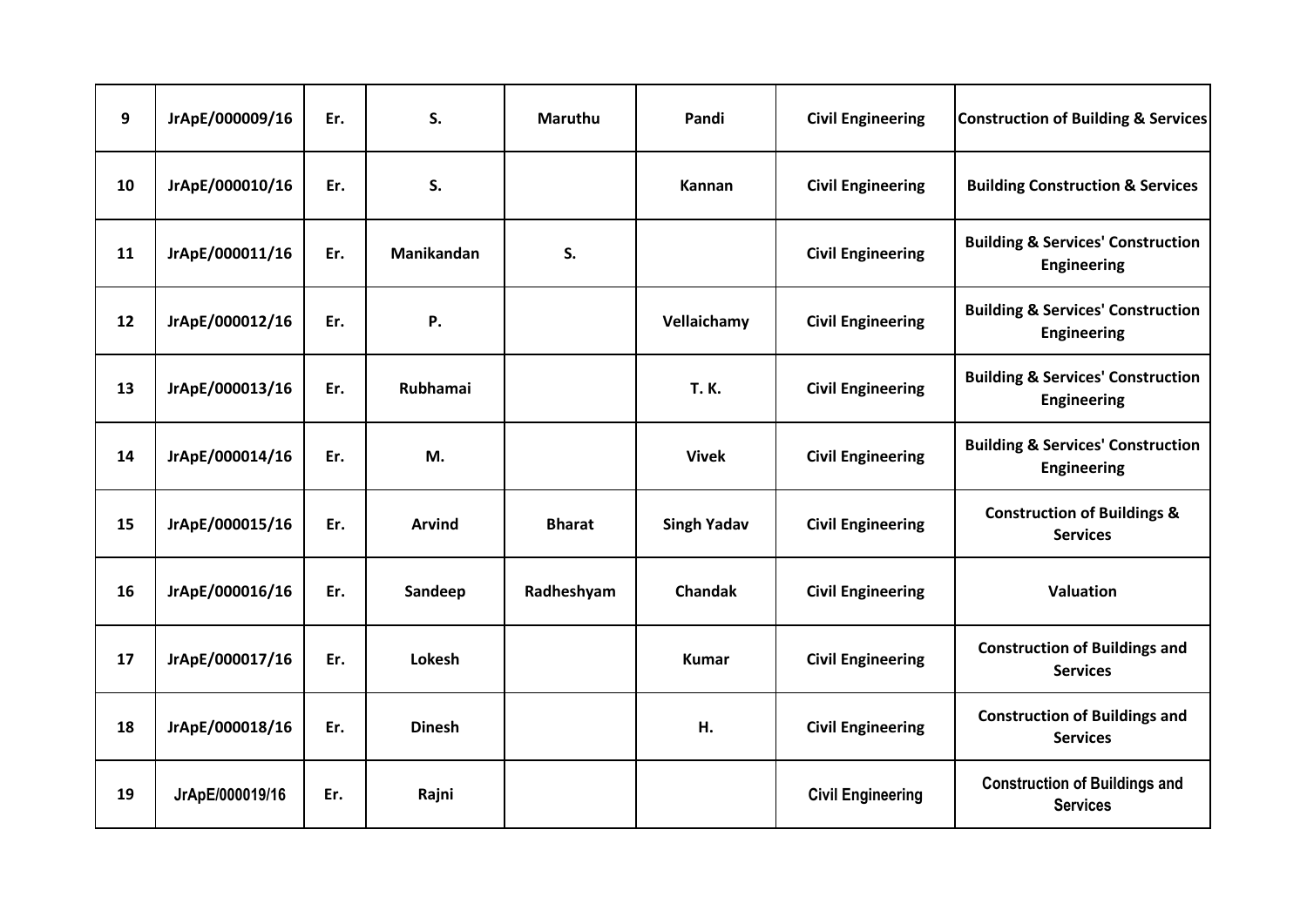| 20 | JrApE/000020/16 | Er. | <b>Neelam</b>   |                   | <b>Masiwal</b>           | <b>Civil Engineering</b>        | <b>Construction of Buildings and</b><br><b>Services</b> |
|----|-----------------|-----|-----------------|-------------------|--------------------------|---------------------------------|---------------------------------------------------------|
| 21 | JrApE/000021/16 | Er. | <b>Ashish</b>   |                   | Pandey                   | <b>Civil Engineering</b>        | <b>Construction of Buildings and</b><br><b>Services</b> |
| 22 | JrApE/000022/16 | Er. | Hema            |                   | Sati                     | <b>Civil Engineering</b>        | <b>Construction of Buildings and</b><br><b>Services</b> |
| 23 | JrApE/000023/16 | Er. | Prasan          | <b>Kumar</b>      | <b>Civil Engineering</b> |                                 | <b>Construction of Buildings and</b><br><b>Services</b> |
| 24 | JrApE/000024/16 | Er. | Avinash         | <b>Kumar</b>      |                          | <b>Civil Engineering</b>        | <b>Valuation</b>                                        |
| 25 | JrApE/000025/16 | Er. | Padiya          | Nayan             | Suryakantbhai            | <b>Architecture Engineering</b> | <b>Construction of Buildings and</b><br><b>Services</b> |
| 26 | JrApE/000026/16 | Er. | Ahmed           | <b>Taufique</b>   | <b>Abdul Sattar</b>      | <b>Civil Engineering</b>        | <b>Structural Engineering</b>                           |
| 27 | JrApE/000027/16 | Er. | <b>Sahid</b>    |                   | Hasan                    | <b>Civil Engineering</b>        | <b>Surveying</b>                                        |
| 28 | JrApE/000028/16 | Er. | S.              | Hari              | Haran                    | <b>Civil Engineering</b>        | <b>Construction of Buildings and</b><br><b>Services</b> |
| 29 | JrApE/000029/16 | Er. | Penupothula     | oti Naga Jogeswar | Rao                      | <b>Civil Engineering</b>        | <b>Construction of Buildings and</b><br><b>Services</b> |
| 30 | JrApE/000030/16 | Er. | <b>Jitender</b> |                   |                          | <b>Civil Engineering</b>        | <b>Construction of Buildings and</b><br><b>Services</b> |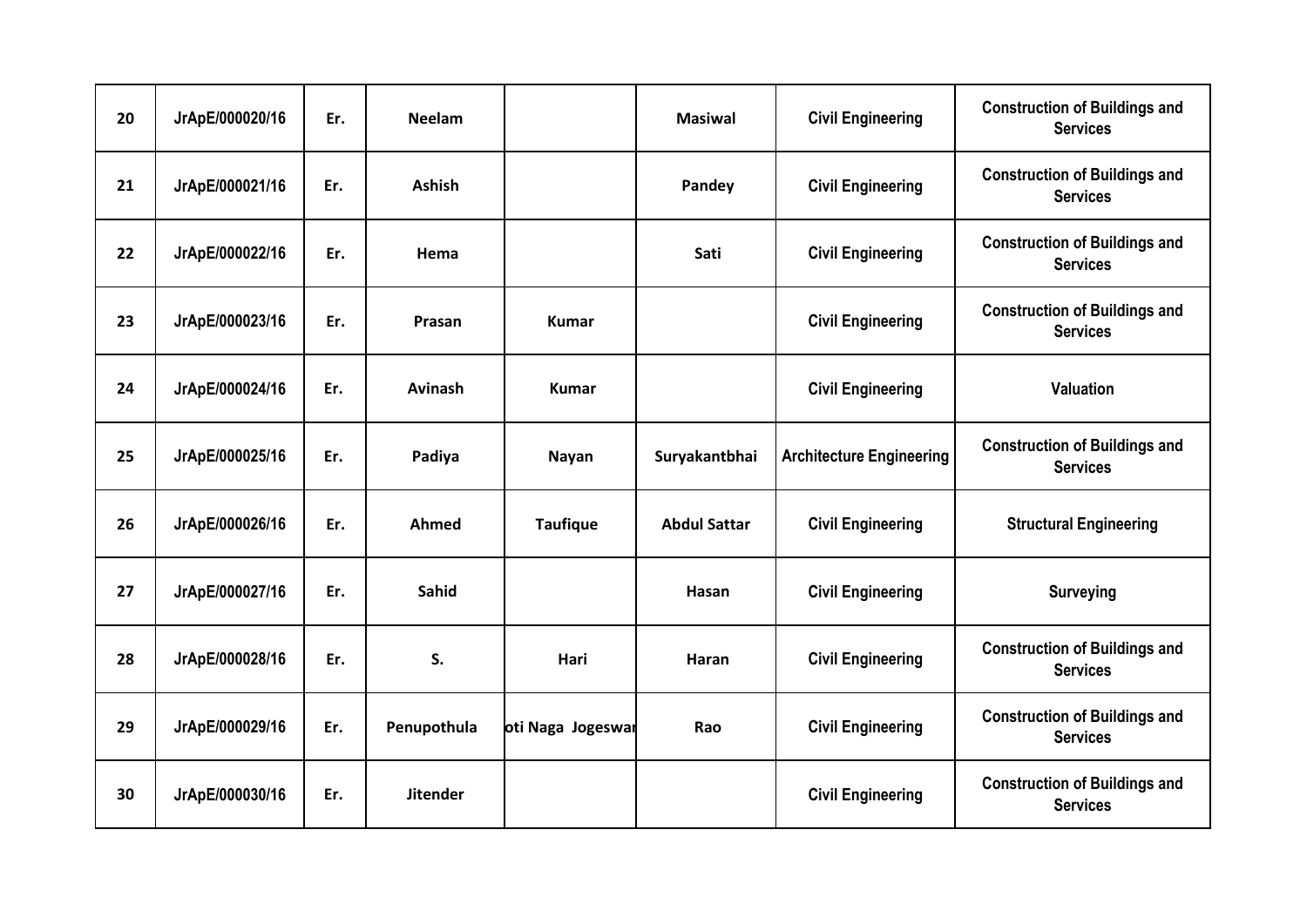| 31 | JrApE/000031/16 | Er. | Ramizuddin      | <b>Raisuddin</b> | Munshi          | <b>Computer Engineering</b> | <b>Networking and Computer</b><br><b>Management and Engineering</b> |
|----|-----------------|-----|-----------------|------------------|-----------------|-----------------------------|---------------------------------------------------------------------|
| 32 | JrApE/000032/16 | Er. | <b>Gurmule</b>  | Chinmay          | Chandrashekhar  | <b>Civil Engineering</b>    | <b>Construction of Buildings and</b><br><b>Services</b>             |
| 33 | JrApE/000033/16 | Er. | <b>Saurabh</b>  | Rajesh           | Joshi           | <b>Civil Engineering</b>    | <b>Construction of Buildings and</b><br><b>Services</b>             |
| 34 | JrApE/000034/16 | Er. | <b>Bhushan</b>  | Walmik           | <b>Satpaise</b> | <b>Civil Engineering</b>    | <b>Construction of Buildings and</b><br><b>Services</b>             |
| 35 | JrApE/000035/16 | Er. | Guduru          | <b>Bhanu</b>     | <b>Sankar</b>   | <b>Civil Engineering</b>    | <b>Construction of Buildings &amp;</b><br><b>Services</b>           |
| 36 | JrApE/000036/16 | Er. | <b>Botta</b>    | Rama             | <b>Krishna</b>  | <b>Civil Engineering</b>    | <b>Highway Engineering</b>                                          |
| 37 | JrApE/000037/16 | Er. | <b>Tentu</b>    | <b>Kumar</b>     | Rao             | <b>Civil Engineering</b>    | <b>Highway Engineering</b>                                          |
| 38 | JrApE/000038/16 | Er. | Gogineni        | Venkateswara     | Rao             | <b>Civil Engineering</b>    | <b>Structural Engineering</b>                                       |
| 39 | JrApE/000039/16 | Er. | <b>Chittidi</b> | <b>Naga</b>      | Satyanarayana   | <b>Civil Engineering</b>    | <b>Construction of Buildings &amp;</b><br><b>Services</b>           |
| 40 | JrApE/000040/16 | Er. | Nambi           | Venkatesam       |                 | <b>Civil Engineering</b>    | <b>Construction of Buildings &amp;</b><br><b>Services</b>           |
| 41 | JrApE/000041/16 | Er. | Nagendrudu      | <b>Pikkili</b>   |                 | <b>Civil Engineering</b>    | <b>Highway Engineering</b>                                          |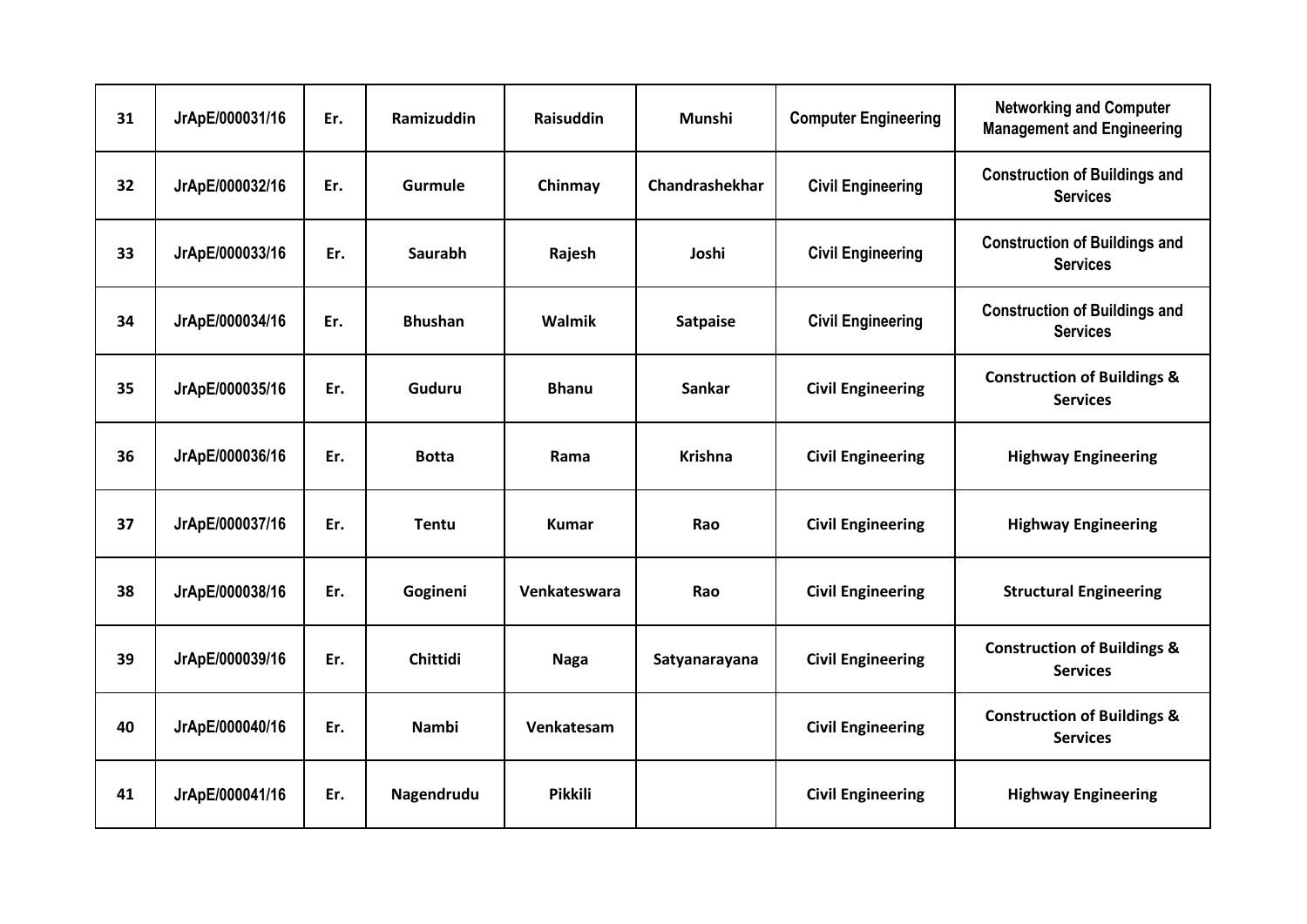| 42 | JrApE/000042/16 | Er. | Ramswaroop        | <b>Bhambhi</b>  |                  | <b>Civil Engineering</b>                                          | <b>Quality Assurance</b>                                  |
|----|-----------------|-----|-------------------|-----------------|------------------|-------------------------------------------------------------------|-----------------------------------------------------------|
| 43 | JrApE/000043/16 | Er. | <b>Vasetti</b>    |                 | <b>Sivajee</b>   | <b>Civil Engineering</b>                                          | <b>Highway Engineering</b>                                |
| 44 | JrApE/000044/16 | Er. | Siddani           | Nagasrini vasu  |                  | <b>Civil Engineering</b>                                          | <b>Highway Engineering</b>                                |
| 45 | JrApE/000045/16 | Er. | <b>Boddepalli</b> | Lakshminarayana | <b>Murthy</b>    | <b>Civil Engineering</b>                                          | <b>ExecutingRoads &amp; Highway</b><br><b>Projects</b>    |
| 46 | JrApE/000046/16 | Er. | <b>Bathi</b>      | Rama            | <b>Krushna</b>   | <b>Civil Engineering</b>                                          | <b>Execution of Roads, Highway</b><br>Projects            |
| 47 | JrApE/000047/16 | Er. | <b>Koushik</b>    |                 | Panji            | <b>Civil Engineering</b>                                          | <b>Structural Engineering</b>                             |
| 48 | JrApE/000048/16 | Er. | <b>Shankar</b>    |                 | Lal              | <b>Civil Engineering</b>                                          | <b>Construction of Buildings and</b><br><b>Services</b>   |
| 49 | JrApE/000049/16 | Er. | Vedangi           | Shramamruttam   | <b>Khubalkar</b> | <b>Electronics and</b><br>Telecommunication<br><b>Engineering</b> | <b>Electronics Engineering</b>                            |
| 50 | JrApE/000001/17 | Er. | <b>Solanki</b>    | Anil            | Mavjibhai        | <b>Civil Engineering</b>                                          | <b>Construction of Buildings and</b><br><b>Services</b>   |
| 51 | JrApE/000002/17 | Er. | M.                |                 | Pampapathi       | <b>Electrical Engineering</b>                                     | <b>Electrical Works</b>                                   |
| 52 | JrApE/000003/17 | Er. | <b>Mohan</b>      | <b>Kumar</b>    | <b>S.R.</b>      | <b>Civil Engineering</b>                                          | <b>Construction of Buildings &amp;</b><br><b>Services</b> |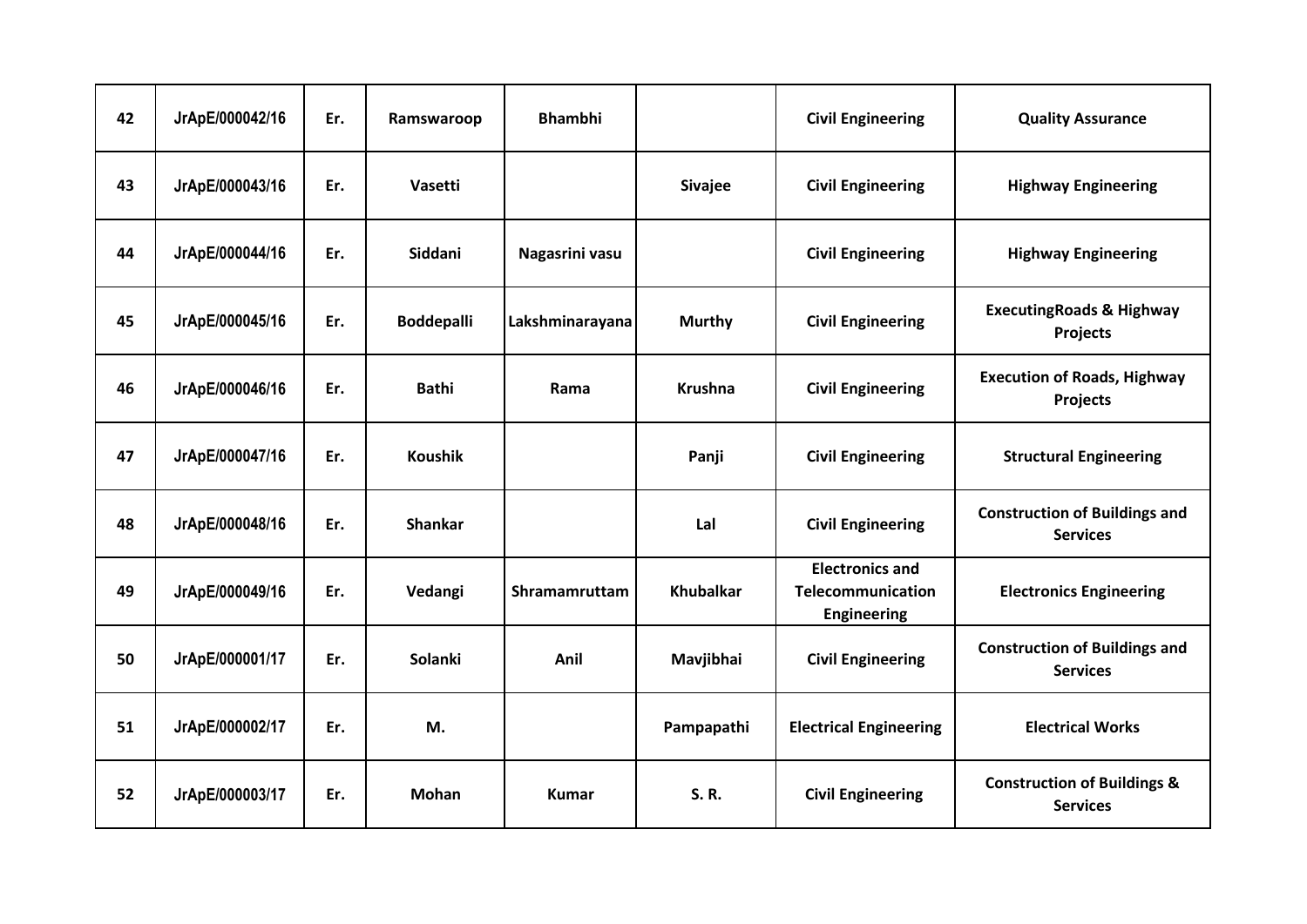| 53 | JrApE/000004/17 | Er. | Chandrakanth      |              | Enjumuri                                 | <b>Civil Engineering</b>                      | <b>Construction of Buildings &amp;</b><br><b>Services</b>     |
|----|-----------------|-----|-------------------|--------------|------------------------------------------|-----------------------------------------------|---------------------------------------------------------------|
| 54 | JrApE/000005/17 | Er. | Muniswamy         |              | S.                                       | <b>Computer Science</b><br><b>Engineering</b> | <b>Environmental, Health and Safety</b><br><b>Engineering</b> |
| 55 | JrApE/000006/17 | Er. | Manoj             |              | <b>Tikare</b>                            |                                               | <b>Construction of Buildings &amp;</b><br><b>Services</b>     |
| 56 | JrApE/000007/17 | Er. | <b>Davanagere</b> |              | Panchakshari<br><b>Civil Engineering</b> |                                               | <b>Environmental Engineering</b>                              |
| 57 | JrApE/000008/17 | Er. | <b>D.H.</b>       |              | <b>Babajan</b>                           | <b>Civil Engineering</b>                      | <b>Construction of Buildings and</b><br><b>Services</b>       |
| 58 | JrApE/000009/17 | Er. | <b>Naveen</b>     |              | Soni                                     | <b>Civil Engineering</b>                      | <b>Structural Engineering</b>                                 |
| 59 | JrApE/000010/17 | Er. | Thatiboina        |              | <b>Vinod Kumar</b>                       | <b>Civil Engineering</b>                      | <b>Construction of Buildings and</b><br><b>Services</b>       |
| 60 | JrApE/000011/17 | Er. | Vinayaka          |              | T                                        | <b>Civil Engineering</b>                      | <b>Constrcution of Buildings and</b><br><b>Services</b>       |
| 61 | JrApE/000012/17 | Er. | Ravi              | <b>Kiran</b> | Rokade                                   | <b>Civil Engineering</b>                      | <b>Constrcution of Buildings and</b><br><b>Services</b>       |
| 62 | JrApE/000013/17 | Er. | <b>Jafar</b>      |              | Vali                                     | <b>Civil Engineering</b>                      | <b>Environment, Health &amp; Safety</b><br><b>Engineering</b> |
| 63 | JrApE/000014/17 | Er. | <b>Akbar</b>      | Ali          | Syed                                     | <b>Civil Engineering</b>                      | <b>Construction of Buildings &amp;</b><br><b>Services</b>     |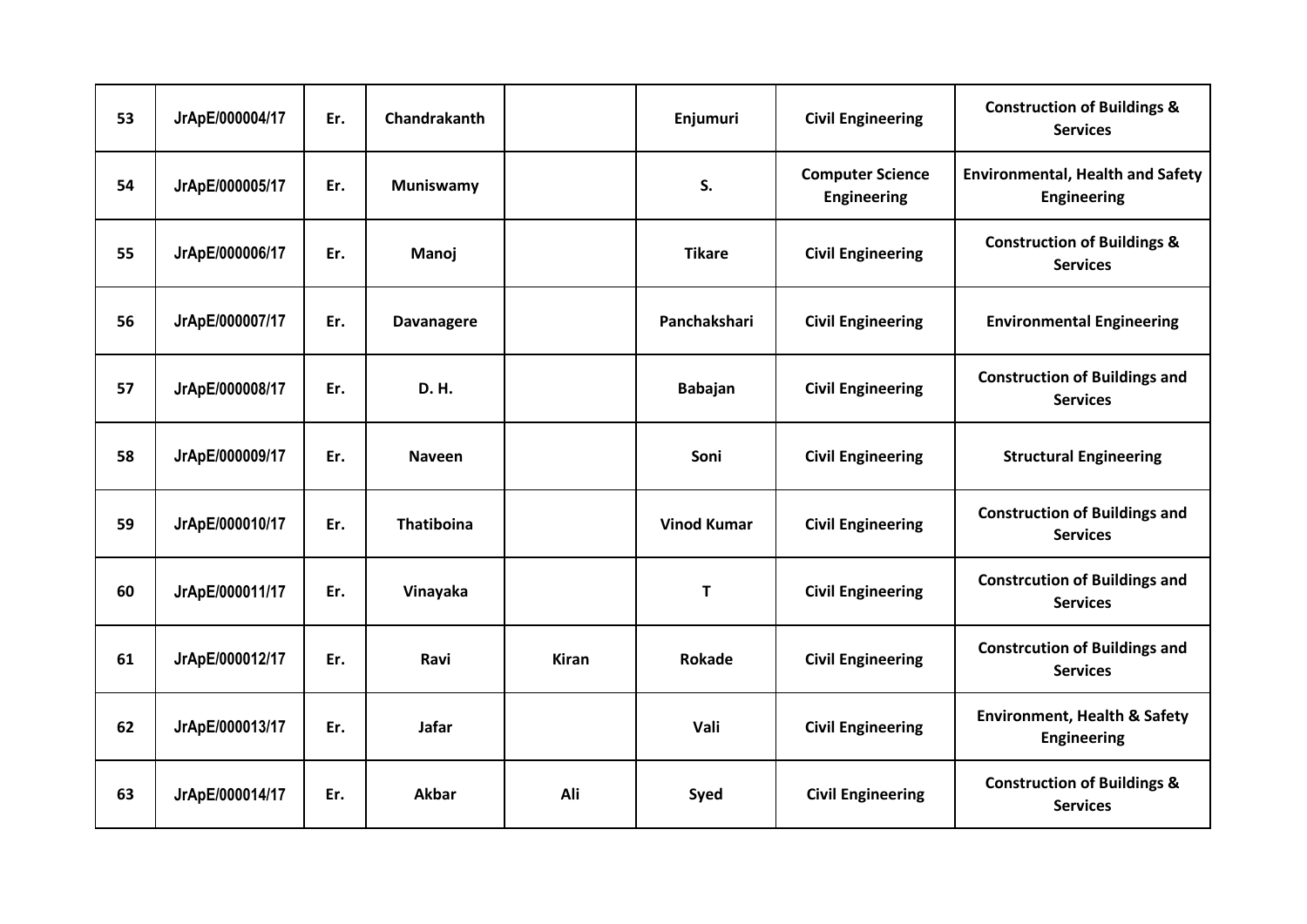| 64 | JrApE/000015/17 | Er. | Atul           |              | <b>Kumar</b>    | <b>Mechanical Engineering</b> | <b>Maintenance Engineering</b>                          |
|----|-----------------|-----|----------------|--------------|-----------------|-------------------------------|---------------------------------------------------------|
| 65 | JrApE/000016/17 | Er. | Yamini         |              | Dandsena        | <b>Civil Engineering</b>      | <b>Construction Engineering and</b><br><b>Services</b>  |
| 66 | JrApE/000001/18 | Er. | Lovepreet      |              | Singh           | <b>Civil Engineering</b>      |                                                         |
| 67 | JrApE/000002/18 | Er. | Gautam         |              | <b>Kushwaha</b> | <b>Civil Engineering</b>      | <b>Quality Assurance</b>                                |
| 68 | JrApE/000003/18 | Er. | <b>Kuldeep</b> |              | Chauhan         | <b>Civil Engineering</b>      |                                                         |
| 69 | JrApE/000004/18 | Er. | Manjot         |              | Singh           | <b>Civil Engineering</b>      |                                                         |
| 70 | JrApE/000005/18 | Er. | <b>Malkeet</b> |              | Singh           | <b>Civil Engineering</b>      | <b>Construction of Buildings and</b><br><b>Services</b> |
| 71 | JrApE/000006/18 | Er. | Siddharth      |              | Chaturvedi      | <b>Civil Engineering</b>      | <b>Structural Engineering</b>                           |
| 72 | JrApE/000007/18 | Er. | Rahul          | <b>Kumar</b> | Gupta           | <b>Civil Engineering</b>      |                                                         |
| 73 | JrApE/000008/18 | Er. | <b>Mayank</b>  |              | Singh           | <b>Civil Engineering</b>      | <b>Structural Engineering</b>                           |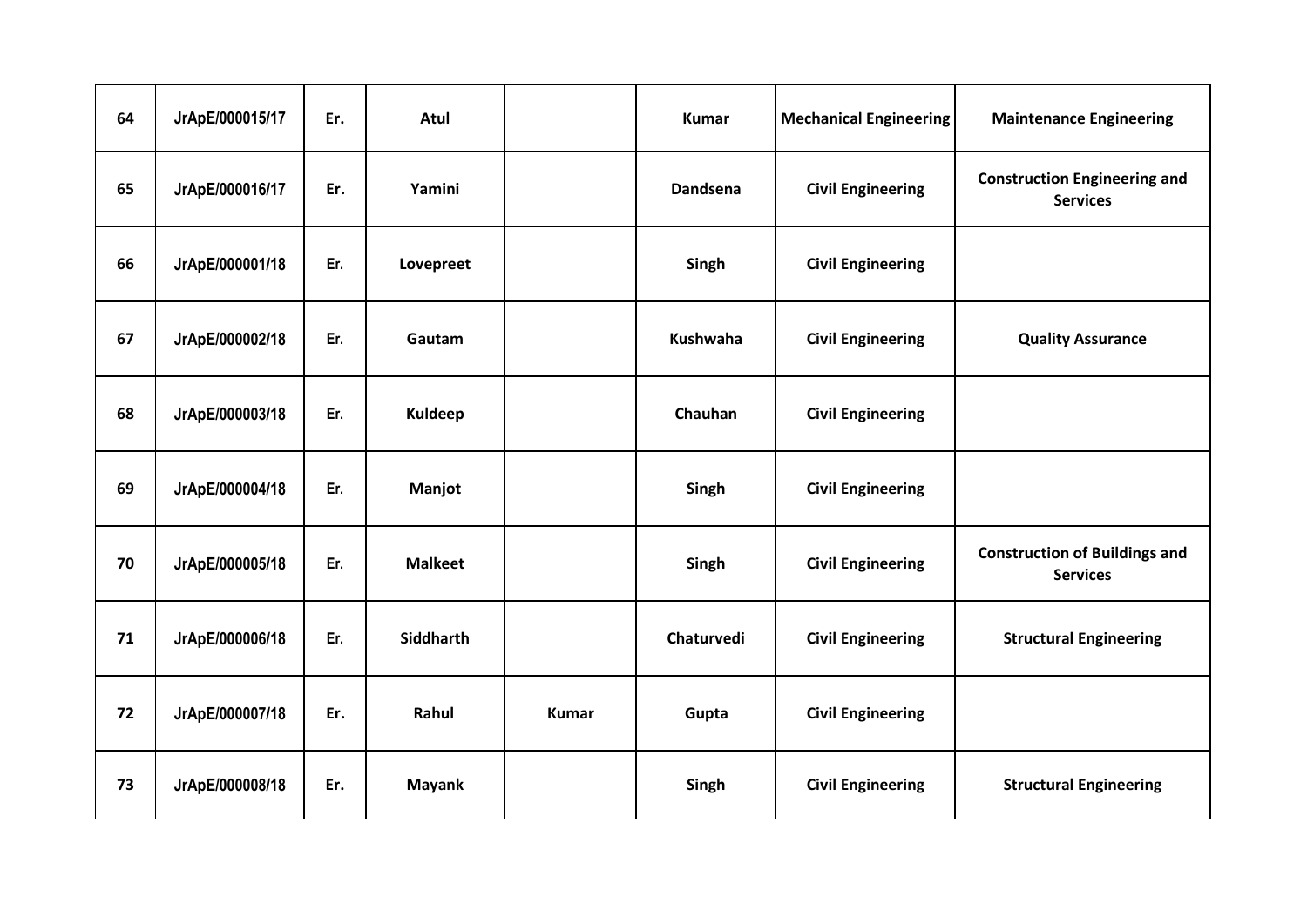| 74 | JrApE/000001/19 | Er. | Laxman             |                 | Ram           | <b>Mechanical Engineering</b>                                        | <b>Insurance Surveying</b>                              |
|----|-----------------|-----|--------------------|-----------------|---------------|----------------------------------------------------------------------|---------------------------------------------------------|
| 75 | JrApE/000002/19 | Er. | Shubham            |                 | Gupta         | <b>Civil Engineering</b>                                             | <b>Quantity Surveying</b>                               |
| 76 | JrApE/000003/19 | Er. | <b>Altafhusain</b> | Jusab           | <b>Khatri</b> | <b>Civil Engineering</b>                                             | <b>Structural Engineering</b>                           |
| 77 | JrApE/000004/19 | Er. | Manoj Kumar        | Ramdarash       | Yadav         | <b>Civil Engineering</b>                                             | <b>Construction of Buildings and</b><br><b>Services</b> |
| 78 | JrApE/000005/19 | Er. | Sandeep            |                 | <b>Kumar</b>  | <b>Civil Engineering</b>                                             | <b>Construction of Buildings and</b><br><b>Services</b> |
| 79 | JrApE/000006/19 | Er. | Rajkishor          |                 | <b>Kumar</b>  | <b>Civil Engineering</b>                                             | <b>Construction of Buildings and</b><br><b>Services</b> |
| 80 | JrApE/000007/19 | Er. | Ponraj             |                 | G.            | <b>Electronics and</b><br><b>Communication</b><br><b>Engineering</b> | <b>Electification of Buildings</b>                      |
| 81 | JrApE/000001/20 | Er. | Rohit              |                 | <b>Kumar</b>  | <b>Civil Engineering</b>                                             | <b>Construction of Buildings and</b><br><b>Services</b> |
| 82 | JrApE/000002/20 | Er. | <b>Umesh</b>       | Panditrao       | Kapadne       | <b>Civil Engineering</b>                                             | <b>Project Planning</b>                                 |
| 83 | JrApE/000003/20 | Er. | <b>Bal</b>         | <b>Mukund</b>   | Upadhyay      | <b>Mechanical Engineering</b>                                        | <b>Construction of Buildings and</b><br><b>Services</b> |
| 84 | JrApE/000004/20 | Er. | Himanshu           | <b>Kanubhai</b> | Patel         | <b>Civil Engineering</b>                                             | <b>Construction of Buildings and</b><br><b>Services</b> |